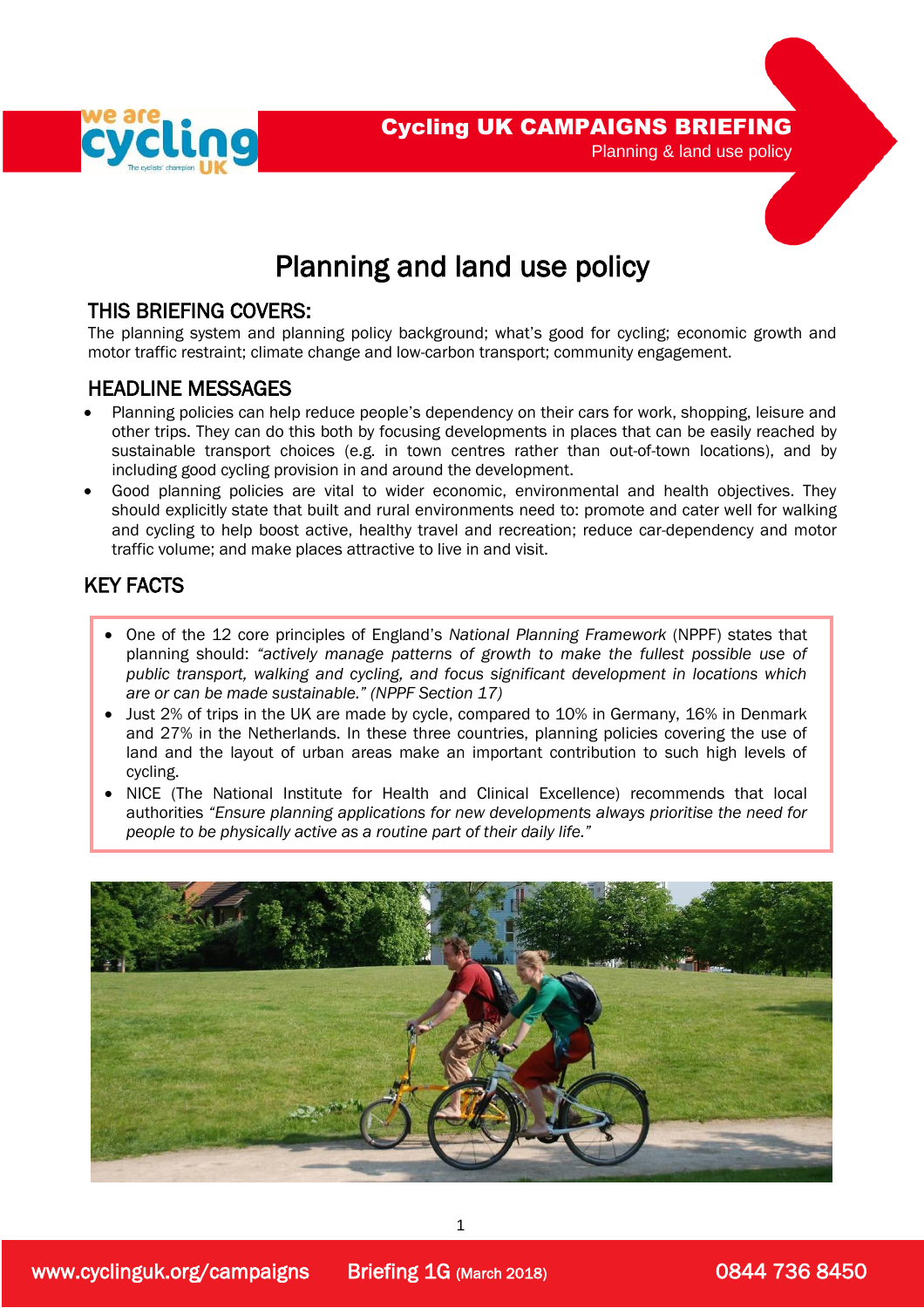

## Cycling UK VIEW

#### Planning policy and cycling

- Planning policies locally and nationally make a significant impact on travel patterns and travel choice. They need to complement and support transport policy and programmes to promote cycling and other healthy and sustainable options. They should include policies on:
	- o Cycle proofing all new or altered infrastructure associated with the development;
	- o Road safety;
	- $\circ$  Locating development where it can be easily reached by walking, cycling and public transport;
	- o Supporting sustainable local transport strategies;
	- o Providing good cycle access to and within new developments;
	- o Ensuring the provision of cycle parking and other 'trip end' facilities (e.g. lockers and showers for employees etc.);
	- o Always adopting a travel plan as part of a wider planning agreement for developments and giving cycling a key role in it; and ensuring plans are implemented and well monitored;
	- o Securing appropriate developer contributions towards improved cycle provision in the surrounding area;
	- o Requiring high standard design for the public realm to create an environment that is inviting for pedestrians and cyclists;
	- o Considering the impact that planning decisions may have for recreational and utility cycling, particularly in relation to long distance routes, local green spaces, rights of way network, canals and riversides, disused railway lines and other transport corridors, forests, national trails & parks, AONBs and other areas that provide valued opportunities for outdoor activities and recreation;
	- $\circ$  Ensuring that plans for the built environment contribute to improvements in public health.

#### Economic growth and local motor traffic restraint

- National guidance should recognise that the historic association of economic growth with the growth of motor traffic is inherently unsustainable. It should therefore state unambiguously that planning decisions should reduce the need to travel by private car; and that sustainable, healthy modes offer economic and other benefits in their own right.
- Local authorities should set out policies in their development plans that resist development projects that would increase car dependent travel patterns and/or enable them to secure developer contributions for measures that benefit cycling.

#### Climate change and low-carbon transport

• The Government should introduce ways to measure the specific carbon impacts of individual developments as part of the transport assessment process, and aggregate these so that the public can assess the overall impact of planning policies and decisions, both locally and nationally. It should be possible to dismiss plans on carbon grounds in the interests of achieving the legal limits set out in the *Climate Change Act*, and incentivise planners to ensure that low-carbon travel is properly accommodated.

#### Community engagement

 Representatives of relevant NGOs and local communities should always enjoy meaningful input into planning decisions and the policies and strategies that inform them. Consultation on planning applications for all proposals, major and minor, should be supported by clear information, transparency, regulations and guidance. Communities should also be granted a limited third party right of appeal against planning permissions to which they object.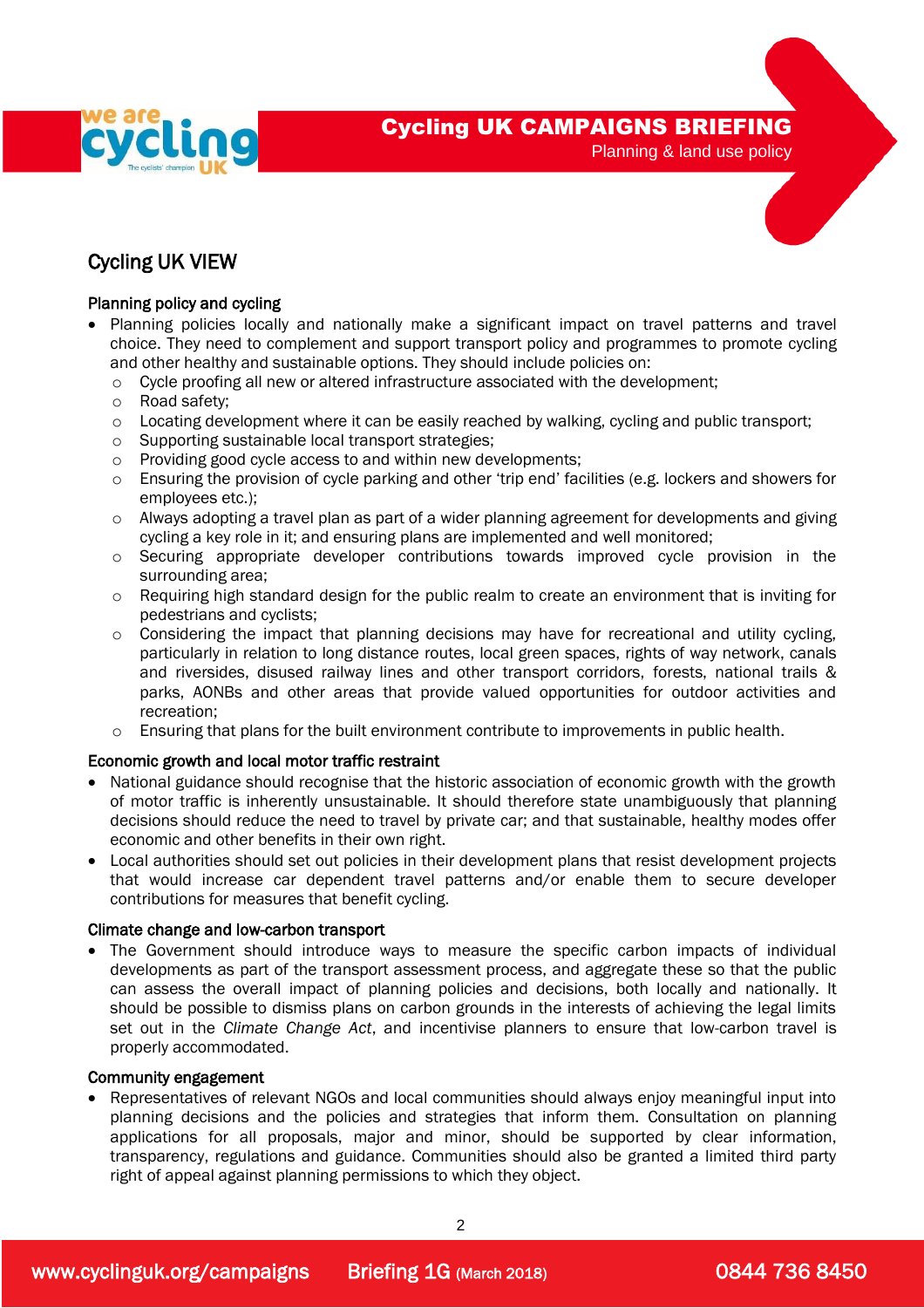

l

I



## 1. The planning system and planning policy: background

 The planning system in the UK is 'plan-led', which means that permission for the development of land (construction) has to be in line with national and local plans. The economy, society and the environment are the three main stated priorities.

Overarching policy is set by national government, while local planning authorities are required to involve their communities in producing distinctive plans for their own areas. Naturally, local plans are expected to be consistent with their respective national policy/strategy.

The law and 'sustainable development': Every local and national plan focuses on 'sustainable development', which is the statutory purpose of planning as set out in section 39 of the *Planning and Compulsory Purchase Act 2004* (England and Wales), and section 3D of the *Planning etc. (Scotland) Act 2006*.

 The planning framework for England explains that 'sustainable' means *"ensuring that better lives for ourselves don't mean worse lives for future generations".* 'Development' here generally means 'growth'. Otherwise, 'sustainable development' is not defined in law, except in Wales under the *Wellbeing of Future Generations Act 2015*, which describes it as: *"the process of improving the economic, social, environmental and cultural well-being of Wales by taking action, in accordance with the sustainable development principle, aimed at achieving the well-being goals."<sup>1</sup>*

Sustainable transport: *The Planning Framework for England* defines 'sustainable transport modes' as: *"Any efficient, safe and accessible means of transport with overall low impact on the environment, including walking and cycling, low and ultra low emission vehicles, car sharing and public transport."* 

Localism: The *Localism Act 2011* applies to England and Wales (the extent to which it covers Scotland and N Ireland is very limited and not relevant here). As far as planning is concerned, the Act's declared intention was to shift much of the decision-making that affects local communities from central government to the lowest level practical level. As a result, local authorities have been given greater freedom and flexibility, in theory. They also have the 'general power of competence', i.e. the legal capacity to do anything that an individual can do that is not specifically prohibited. For more on community engagement, see section 5.

 The Infrastructure Act 2015: *"Enshrining new measures to make it easier, quicker and simpler to get Britain building",* this Act makes a range of provisions relevant to planning for nationally significant infrastructure projects and local housing. It mostly covers England & Wales only.<sup>2</sup>

All planning acts are listed and summarised at: [www.planningportal.gov.uk/planning/planningpolicyandlegislation/currentlegislation/acts](http://www.planningportal.gov.uk/planning/planningpolicyandlegislation/currentlegislation/acts)

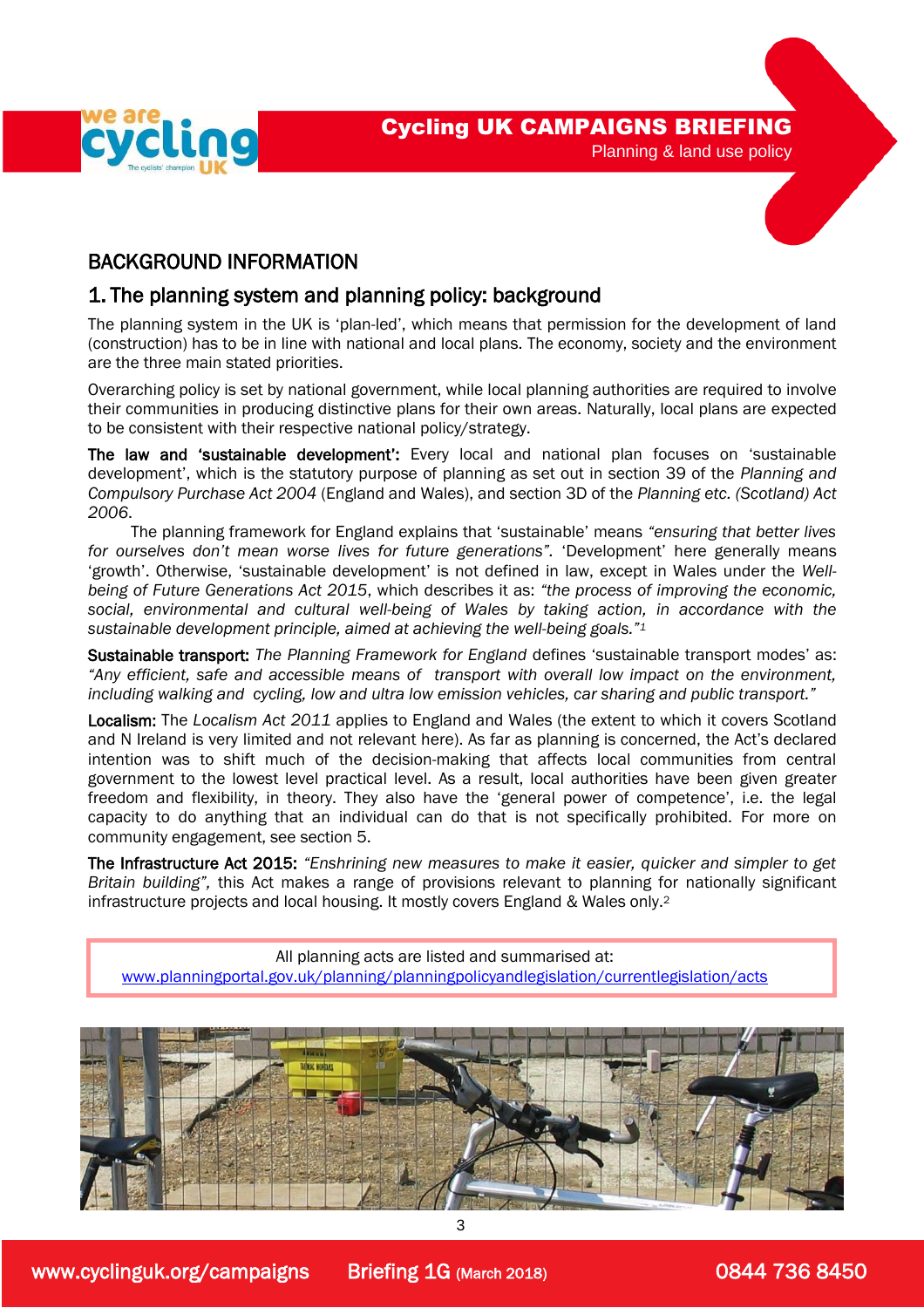



#### a. England:

The National Planning Policy Framework (NPPF, 2012),<sup>3</sup> simplified and streamlined the Government's myriad planning policies in under 60 pages. It is a 'material consideration' <sup>4</sup> in planning decisions and requires a 'presumption in favour of sustainable development'. It does not specifically cover nationally significant infrastructure projects (e.g. power stations, airports, railways and motorways), but may be considered relevant.

Development Plans are produced by the Local Planning Authority (LPA) and incorporate the Local Development Framework (LDF), a folder of documents outlining how planning will be managed for an area. Development plans include Local Plans, neighbourhood plans and the London Plan. A key document within the LDF is the authority's 'Core Strategy', which sets out its overarching vision for planning. These plans are submitted to the Secretary of State (in practice the Planning Inspectorate) for an examination to make sure that they're 'sound'.

Local Plans are drawn up by the LPA and cover the future development of a local area. The current NPPF recommends that they should be *"drawn up over an appropriate time scale, preferably a 15-year time horizon*", be kept up-to-date and reviewed in whole or in part to respond flexibly to changing circumstances.

Neighbourhood Plans were introduced under the *Localism Act 2011* (see p3 above) to reduce bureaucracy and shift power from central government to communities and individuals. They are prepared by the parish council (if there is one) or designated 'neighbourhood forum'.<sup>5</sup> They set out policies in relation to the development and use of land in the area in question, and need to pass a local referendum before they are accepted. Parish councils and neighbourhood forums are entitled to initiate a process requiring an LPA to make Neighbourhood Development Orders (NDOs) to grant planning permission for a development in the area. NDOs are also subject to a referendum.

To facilitate cross-boundary working, the Act places a 'duty to cooperate' on local planning authorities to ensure that their policies are coordinated.

#### b. Scotland

The Scottish Government published its *National Planning Framework 3 (NPF)* and associated *Scottish*  Planning Policy in June 2014.<sup>6</sup> Its objectives are similar to that of the English NPPF. Currently, the four largest city regions are subject to Strategic Development Plans (SDPs), whilst Local Development Plans are under way. The main planning act in Scotland is *Planning etc. (Scotland) Act 2006.* In December 2017, the Scottish Government introduced the *Planning (Scotland) Bill* which, if passed, would extend the scope and influence of the NPF.<sup>7</sup>

#### c. Wales

*Planning Policy Wales*8, supplemented by a series of topic-based *Technical Advice Notes* (TANs), is the current framework for Welsh planning. As elsewhere in the UK, LPAs have to prepare a Local Development Plan. The *Well-being of Future Generations Act 2015*, which essentially commits Wales to the principles of sustainable development, has imposed a duty on public bodies to *"give current and future generations a good quality of life we need to think about the long term impact of the decisions we make".* The *Localism Act* applies to Wales too (see above).

#### d. Northern Ireland

The *Regional Development Strategy*<sup>9</sup> (RDS, 2012) and the complementary *Sustainable Development Strategy* (2010)<sup>10</sup> set out the planning framework. Until fairly recently, planning was centralised, but the *Planning Act 2011* provides for the transfer of the majority of planning functions from the Government to district councils who must now produce Local Development Plans.

4

www.cyclinguk.org/campaigns Briefing 1G (March 2018) 0844 736 8450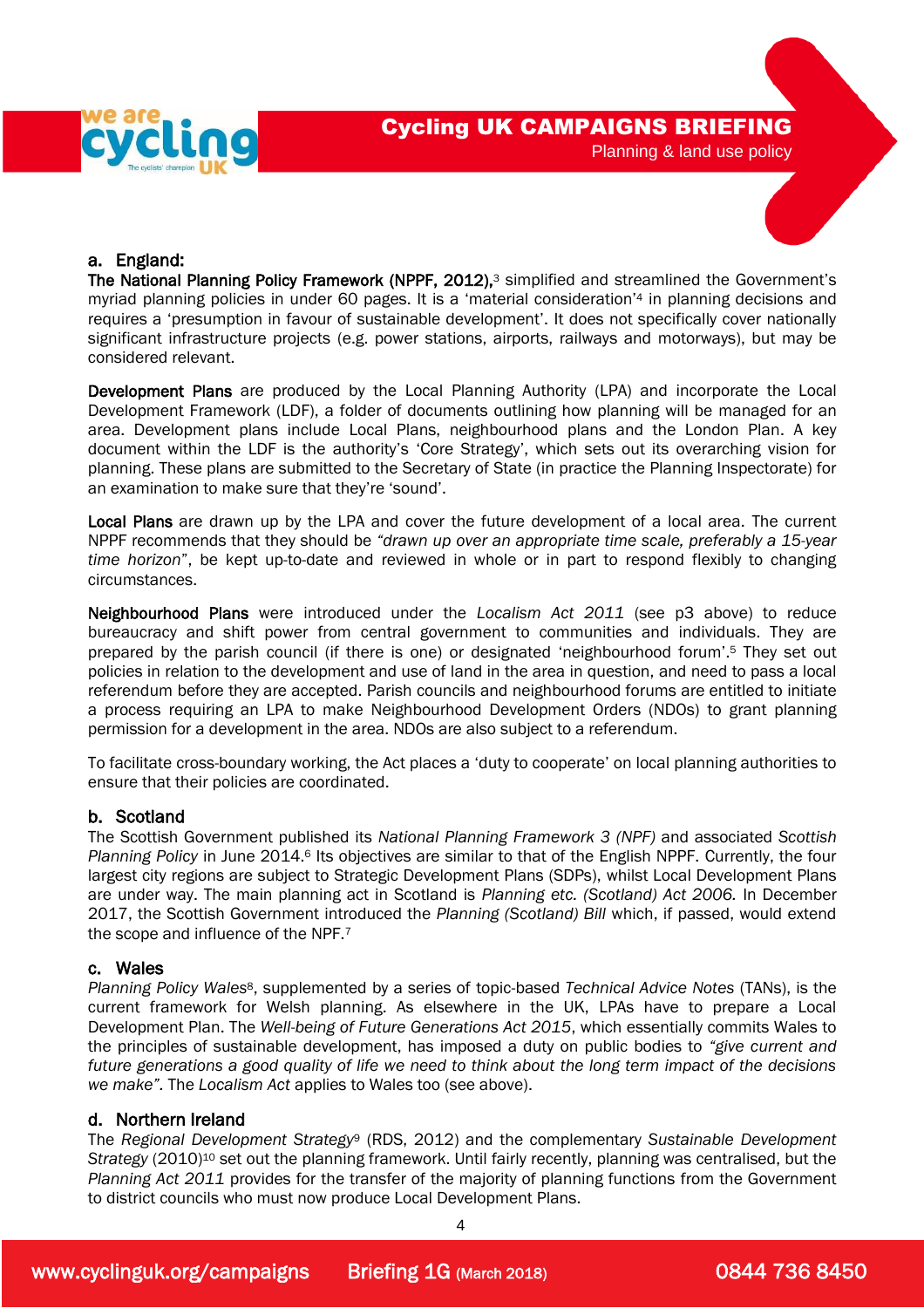

## 2. Planning policy and cycling

Cycling UK view: Planning policies locally and nationally make a significant impact on travel patterns and travel choice. They need to complement and support transport policy and programmes to promote safe cycling and other healthy and sustainable options. They should include policies on:

- o Cycle proofing all new or altered infrastructure associated with the development;
- o Road safety;

 $\overline{a}$  $\overline{\phantom{a}}$  $\overline{\phantom{a}}$  $\overline{\phantom{a}}$  $\overline{\phantom{a}}$  $\overline{\phantom{a}}$  $\overline{\phantom{a}}$ ┃ I I I I I I I I I I I I I I

- $\circ$  Locating development where it can be easily reached by walking, cycling and public transport;
- o Supporting sustainable local transport strategies;
- o Providing good cycle access to and within new developments;
- $\circ$  Ensuring the provision of cycle parking and other 'trip end' facilities (e.g. lockers and showers for employees etc.);
- o Always adopting a travel plan as part of a wider planning agreement for developments, and giving cycling a key role in it; and ensuring plans are implemented and well monitored;
- o Securing appropriate developer contributions towards improved cycle provision in the surrounding area;
- $\circ$  Requiring high standard design for the public realm to create an environment that is inviting for pedestrians and cyclists;
- o Considering the impact that planning decisions may have for recreational and utility cycling, particularly in relation to long distance routes, local green spaces, the rights of way network, canals and riversides, disused railway lines and other transport corridors, national trails, national parks and forests, AONBs and other areas that provide valued opportunities for outdoor activities and recreation;
- $\circ$  Ensuring that plans for the built environment contribute to improvements in public health.

Creating good cycling conditions and securing high quality cycle provision contributes significantly to the three main objectives of national planning policy, i.e. the economy (see section 3 below), society and the environment. For instance, cycle-friendly town centres are far more attractive for both shopping and relaxing than streets filled with polluting cars. Also, cycling in the countryside is a healthy recreational activity that helps boost the rural economy in a sustainable way.

At local level, developers who are left to their own devices may opt for car-dependent locations, and neglect the needs of existing and potential cyclists in their detailed designs. Consequently, areas with historically low levels of cycling (or where this is perceived to be the case) may end up with minimal cycle provision that limits people's transport choices. Of course, some developers are already conscious of the need to cater for sustainable travel, but others may well follow suit, if given clear direction.

#### All planning policies should specifically cover cycling and guide decision-makers clearly on:

#### a. Cycle proofing

'Cycle proofing' is defined as: *"… a process which over time ensures that the built environment generally, and roads specifically, are seen to be safe, convenient and pleasant for cycle use by people of all ages and abilities."* The concept has received prime ministerial backing and a working group has been set up by the DfT to take it forward: [www.gov.uk/government/groups/cycle-proofing-working-group](http://www.gov.uk/government/groups/cycle-proofing-working-group)

New developments often impact on cycle access, safety and convenience, e.g. with new road layouts and junctions, removing/moving crossing points etc. To ensure that provision for cyclists is enhanced rather than undermined, planning decisions need to be cycle proofed at all levels. Impetus from the local planning authority working closely with the council's highways department and/or Highways England or Transport Scotland as appropriate, plus a supportive national framework, is vital.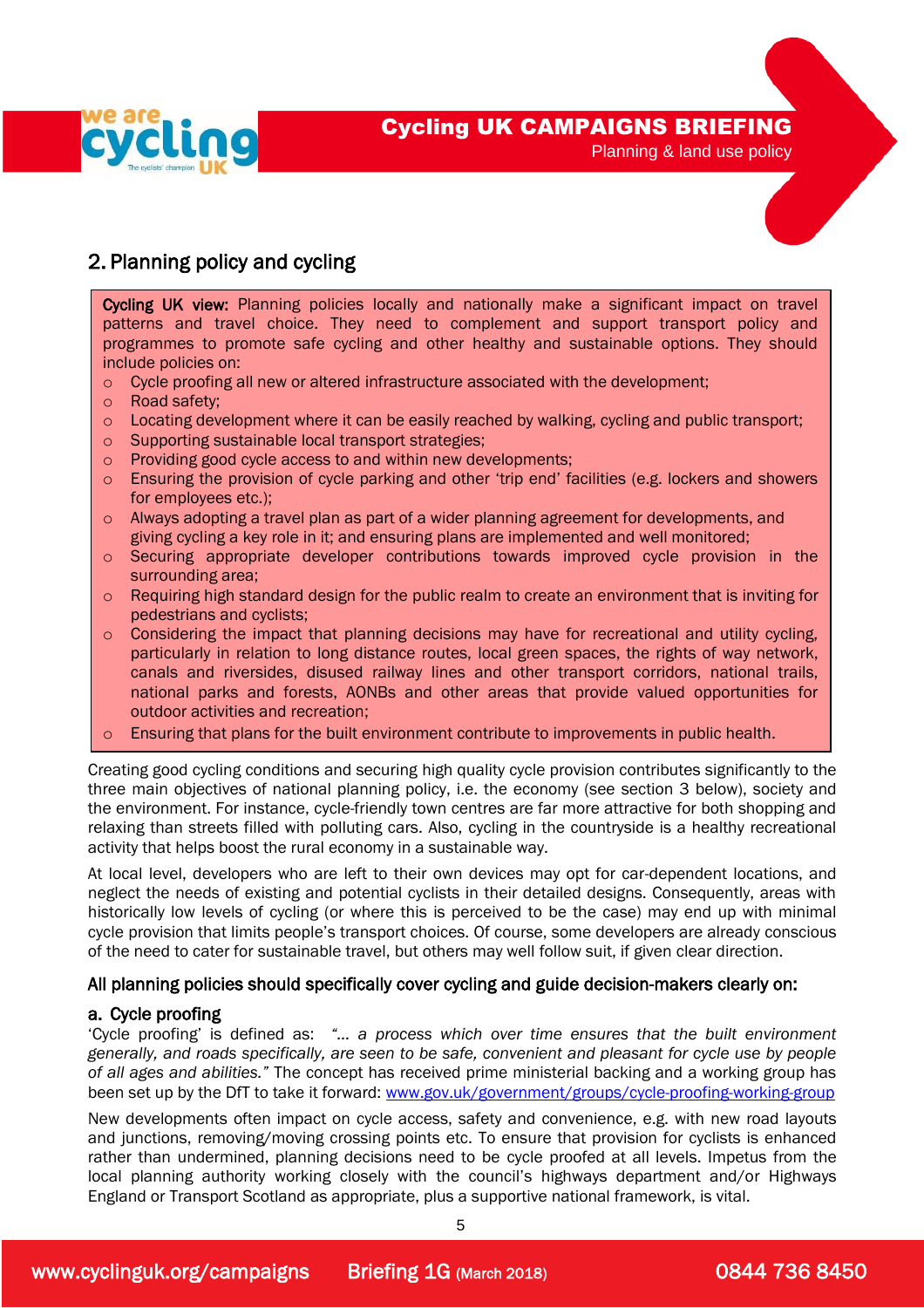



### b. Road safety

Apart from making sure that any road infrastructure alterations will not put vulnerable road users at risk, when granting planning permission local authorities should be mindful of the lorry movements the site is likely to generate during construction (and/or after construction if the site is some kind of depot).

Through planning permission and Section 106 agreements (England & Wales) / Section 75 agreements (Scotland)11, Cycling UK believes LPAs should:

- Oblige all operators to use vehicles designed to the specification set out in section 3, and conform to Construction Logistics and Community Safety standard (CLoCS);
- Stipulate the routes lorries must take;
- Require that construction sites are suitable for vehicles fitted with safety features; and
- Insist that all drivers are given cycle awareness training.

It is, of course, important to enforce these conditions and take action against all breaches.

For more on HGVs and CLoCS, see our briefing on goods vehicles: www.cyclinguk.org/campaigning/views-and-briefings/goods-vehicles-lorries-hgvs-vans-etc

#### Rejecting development on road safety grounds: case studies

- In 2017, Wealden District councillors unanimously blocked retrospective planning permission for a heavy goods vehicle operation out of Chilley Farm, Rickney Lane, Pevensey. The decision followed representations from Cycling UK and local cycling clubs concerned about the safety implications of continuing to allow regular HGV movements on a narrow country road, particularly for walkers and cyclists. [www.cyclinguk.org/press-release/2017-02-03/pevensey](http://www.cyclinguk.org/press-release/2017-02-03/pevensey-cyclists-celebrate-lorries-barred-country-lane)[cyclists-celebrate-lorries-barred-country-lane](http://www.cyclinguk.org/press-release/2017-02-03/pevensey-cyclists-celebrate-lorries-barred-country-lane)
- In 2018, Rother District councillors agreed with Cycling UK and other objectors that a campsite on Pannel Lane, part of a rural route promoted to cyclists and walkers, would have an adverse impact on road safety and refused the application. [www.rother.gov.uk/article/13005/Thursday-18-January-2018](http://www.rother.gov.uk/article/13005/Thursday-18-January-2018)

#### c. Locating development where it can be easily reached by sustainable transport

Planning policies can help make it convenient for people to walk, cycle or travel by bus or train. Locating new development predominately in urban areas is the best way of doing this, because trips tend to be shorter and public transport connections good. Remote, disconnected housing developments, out-oftown shopping centres and business parks inevitably encourage driving because of the distances involved.

 Compactness v sprawl: levels of cycling are higher in countries whose national planning policies insist on nearness and compact cities:

o The scarcity of space in the Netherlands has made this a key approach of the Dutch government, and the benefits for cycling are self-evident. An official report on cycling there says: *"Here there is a rule of thumb: the closer people live to their destinations (work, school, shops etc.) the more often they will make a short trip. And the more often they make a short trip, the more readily they opt to use the bicycle."* <sup>12</sup> Research also confirms that the denser an urban area is in the Netherlands, the more likely it is that adults travel actively.<sup>13</sup>

 In the Netherlands, 27% of trips are cycled, as opposed to 2% in the UK; and average trip distances in Britain by all modes are 7% longer than in the Netherlands (11.7km compared to 10.9km). Yet the density of development in the UK and the Netherlands is not dissimilar.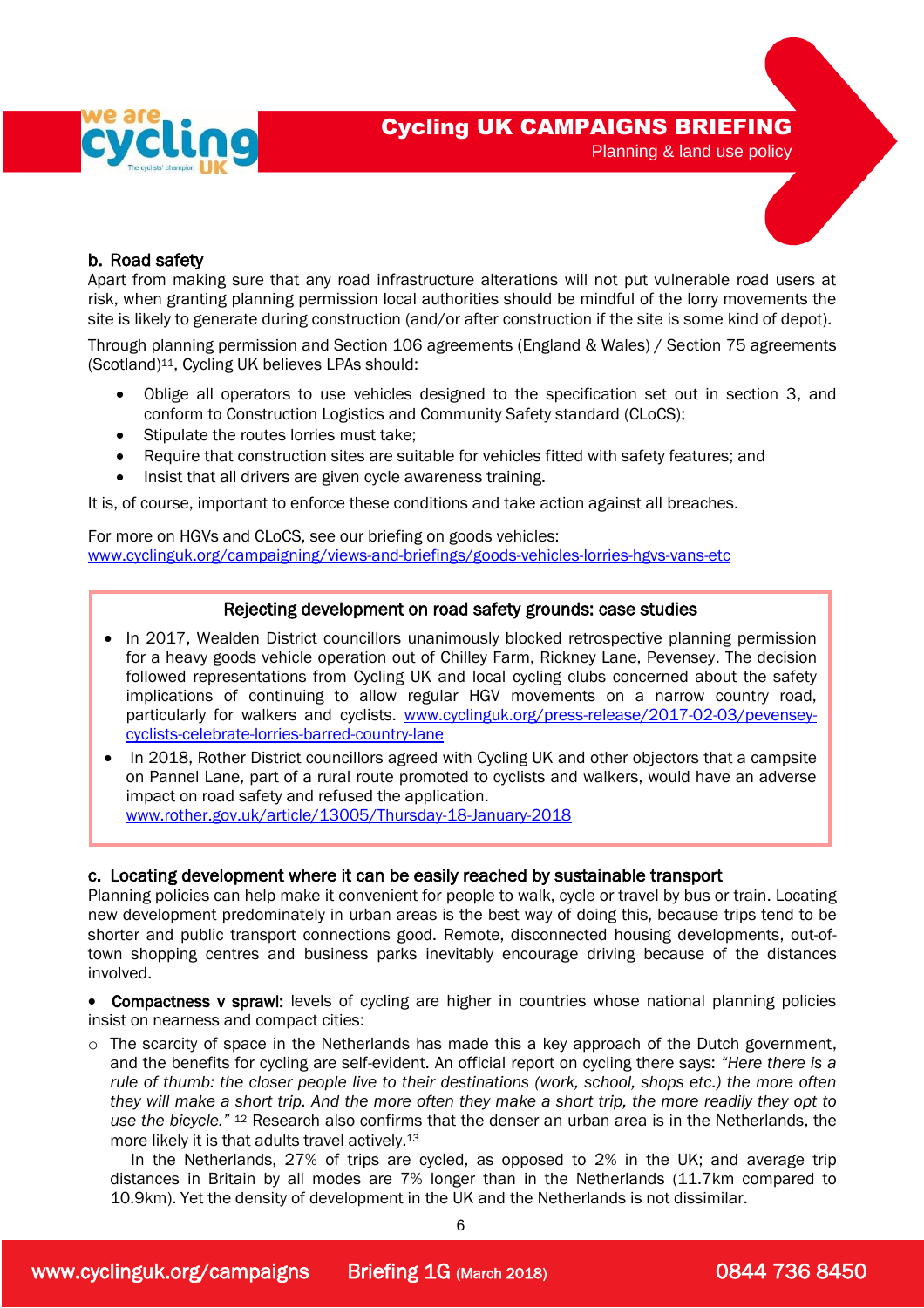



o In Denmark, where 16% of trips are cycled, the Government's commitment to reduce the negative impact of motor traffic while maintaining the flow of goods means that new residential development may only take place within existing urban zones and areas specifically designated for urban development. Also, commercial development has to be sited in regional and municipal centres. The Cycling Embassy of Denmark's *Collection of Cycle Concepts* explains how important this approach is for cycling and strongly recommends it to other countries. 14

#### d. Supporting sustainable local transport strategies

Local transport strategies that aim to prioritise healthy and sustainable transport over driving are more likely to succeed if local planning policies support them. This includes committing to pedestrian and cyclist-friendly town centres, and area-wide 'filtered permeability' where 'through movement' by motor vehicles is restricted, but cycling welcomed. The Dutch new town of Houten is a good example of the latter approach, but traditional Dutch towns (e.g. Groningen) have benefited from it too. While cycleaccessible town *centres* do exist in the UK (e.g. Leicester), few have applied the concept over an entire town or city.

#### e. Providing good cycle access to and within new developments

It's essential that highway infrastructure accommodates walking and cycling as the most logical and convenient choice for travelling to, from and within new developments. It also makes better sense to inform plans with this principle from the start, rather than adopting it retrospectively. All developments are likely to benefit from this approach, but it is particularly worthwhile in the case of affordable housing because cycling helps reduce residents' transport costs.

See also Cycling UK's briefing on cycle-friendly design and planning [www.cyclinguk.org/campaigning/views-and-briefings/cycle-friendly-design-and-planning-overview](http://www.ctc.org.uk/campaigning/views-and-briefings/cycle-friendly-design-and-planning-overview)

#### f. Providing cycle parking and other 'trip end' facilities

Decisions about whether to cycle to the shops or work - or indeed whether to own a cycle at all - may well hinge on how convenient it is to park or store the machine and how secure it will be. It is therefore important for planning guidance to include best practice cycle parking standards, both domestic and public (e.g. for flats, leisure centres, schools, colleges, workplaces etc.).

 In Cycling UK's view, housing standards that apply to floor and storage space in homes should include advice on providing communal and private bike parking for residents. The *Parker Morris Standards,* developed in the 1960s and mandatory for new towns and council housing until the 1980s, set a useful precedent. They specified, for instance, the typical dimensions needed for typical items of furniture that occupants would probably want to accommodate. This approach could easily be adapted to cover bike storage.

 As outdoor cycle parking is a much more cost-effective use of land than car parking, it is a particularly important consideration for businesses: one car parking space can accommodate at least eight cycles. (For more on parking standards, see 3c below).

 Good planning guidance also needs to direct workplaces to install lockers and showers for cycle commuters. Facilities like these may well help make cycling a more feasible option for more staff.



7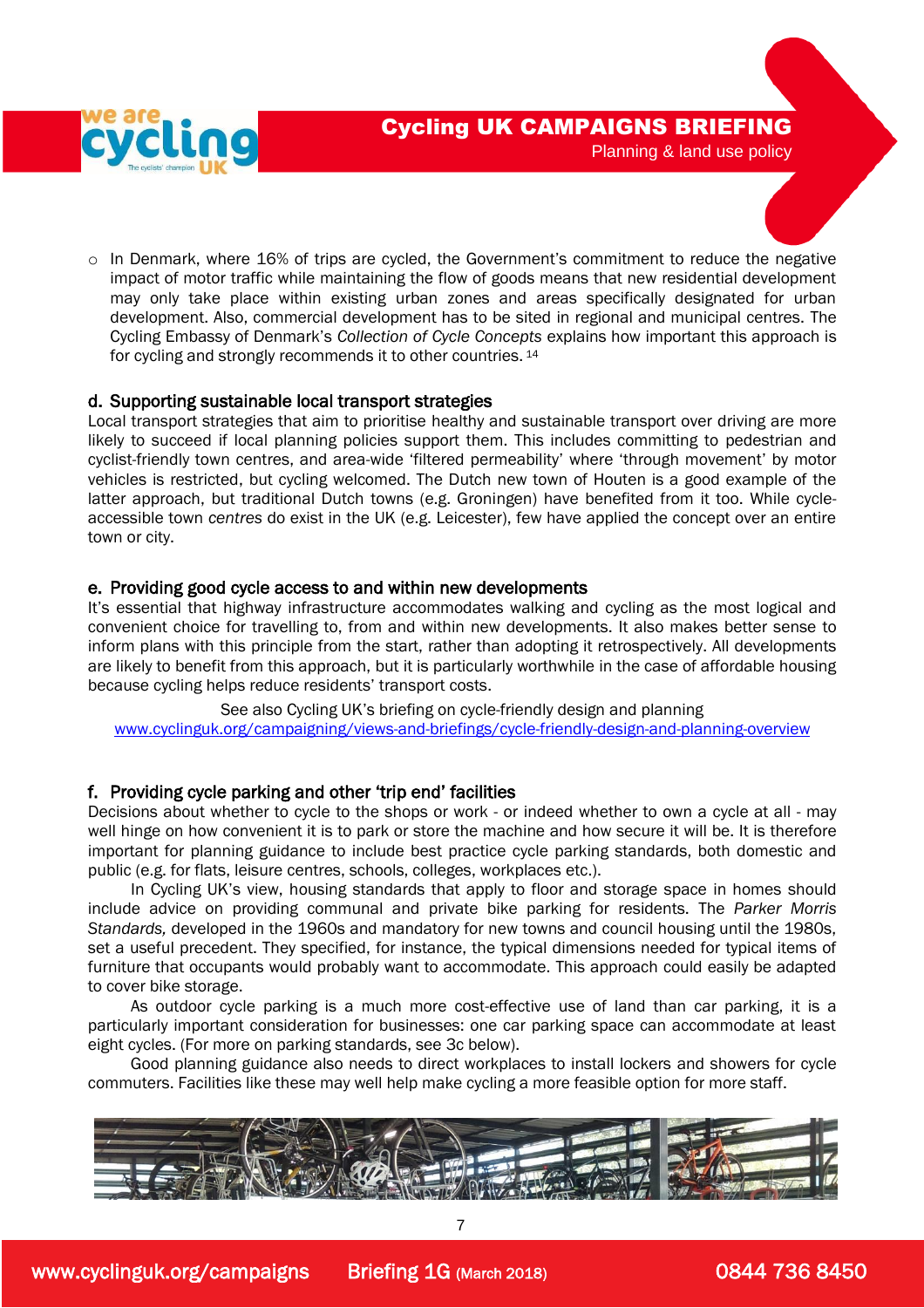



Cycle storage in front gardens: In terraces or where there is little space to store cycles elsewhere, a front garden cycle shed may be the ideal solution. Unfortunately, national planning rules make this difficult as it is unlawful to install most outbuildings in front of a house in England and Wales without planning permission, a process that currently costs around £200, and may go against the applicant. Also, although not obliged to do so, some councils take tough enforcement action against people who have installed a cycle shed at the front without permission.<sup>15</sup>

 Arguably, councils should deem a cycle shed as exempt 'minor operations' and take a positive approach to aesthetically acceptable cycle storage through stated policy and briefings. They can also use Local Development Orders to grant planning permission for specific types of development within a defined area and apply this to cycle sheds. Better still, the Government should amend the legislation itself so that it's possible for residents to install cycle storage at the front of their properties without needing planning permission. For more see: [www.cyclistsdefencefund.org.uk/cycle-storage-advice](http://www.cyclistsdefencefund.org.uk/cycle-storage-advice)

#### g. Adopting, implementing and monitoring travel plans

A travel plan is a collection of practical measures to reduce a development's car use and promote alternatives. It covers, for example, routes, lockers, maps, cycle storage, pool bikes etc.

 A robust travel plan, when adopted as part of a wider planning agreement with a developer, may not only make it easier to obtain planning permission, but also help settle community concerns about extra motor traffic in the neighbourhood.

 Many LPAs insist on travel plans for any development proposal (residential, business, retail etc.) that is likely to have an impact on local traffic, and they offer advice on how to produce and submit one. It is important that authorities make sure that the proposals follow best practice and that cycling features prominently.

 To make a real difference, however, authorities must also make sure that travel plans are not merely tokenistic – i.e. no more than a developer's bid to make planning permission more likely (and involve nothing much more than delivering a bus timetable to every new resident, for example). Monitoring can be a problem too, as some local authorities lack the capacity and/or the will to make sure that a developer honours their obligations. Travel plan agreements should therefore include a wellresourced commitment to monitor them and their impact.

#### h. Securing appropriate developer contributions

When planning permission for development is granted, the land in question usually increases in value. While this mainly benefits the landowner, a levy or tax may be made to divert some of this 'planning gain' to the public following negotiations between the developer and the council. Various legislation covers this, e.g. Section 106 of the *Town and Country Planning Act 1990* (England and Wales), Section 278 of the *Highways Act 1980* in the case of works to the highway in England and Wales; Section 75 of the *Town and Country Planning (Scotland) Act 1997*, and the Planning Act 2008.

 Under the *Planning Act 2008*, the Community Infrastructure Levy (CIL) allows English and Welsh local authorities to set charges that developers must pay when bringing forward new development in order to contribute to new or enhanced services and infrastructure. The *Localism Act* (see section 1) provides for regulations to require that a meaningful proportion of these funds be passed to neighbourhoods where the development has taken place.

 Given that some local councils may have visionary plans for sustainable transport but not enough funding to support them, developers' contributions are vital. They have the potential to make a substantial difference to the area in which the construction is located, and they can be put to particularly good use if they go towards enhancing provision for sustainable transport (e.g. high quality cycle routes to and in the vicinity of new developments). In 2014-15, between them, three English local authorities spent £403,661 of CIL money on transport and travel, including cycle lanes.<sup>16</sup>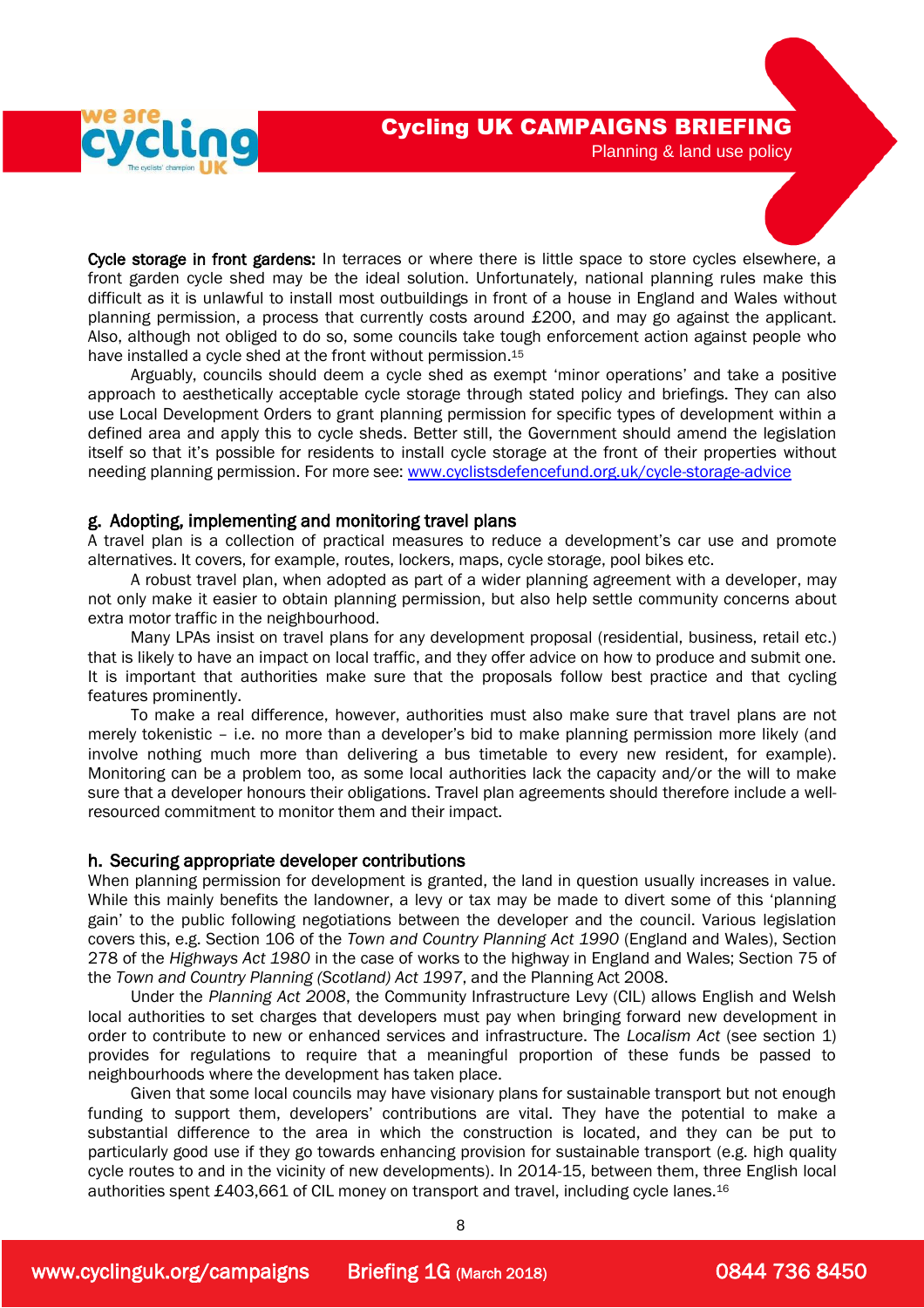



Cycling UK believes that local development plans and documents should formalise the need to secure developer contributions, and include a map showing proposed locations for cycling improvements, plus those that may require land acquisitions. Developers may be more positive about contributing if the authority supplies consistent, uniform design guidelines and accurately costed proposals.

Also, from the national point of view, the Government should preserve and strengthen the ability of local communities to benefit fully from planning gain.

> The Planning Advisory Service supplies detailed information about CIL: <https://www.local.gov.uk/pas/policies-plans/community-infrastructure-levy>

#### i. Requiring high standard design for the public realm

An aesthetic and welcoming public environment that caters for people rather than cars is more likely to be a cycle-friendly one, as long as cycles aren't subject to unnecessary bans or expected to negotiate good-looking but cycle-unfriendly infrastructure. If there is a genuine need for them, specific cycling facilities can be subtly incorporated (e.g. by contrasting paving rather than white lining) and unobtrusively signed. Town centres, squares and green spaces with seating, *al-fresco* dining areas, artwork and pleasant lighting etc. can all be designed to accommodate cyclists, whether they're passing through or visiting, and reinforce the idea that cyclists and pedestrians can share space harmoniously.

#### j. Supporting opportunities for cycling along long-distance routes, in local green spaces, the rights of way network and the countryside

Preserving tranquillity and beauty are important to society, and accessing and enjoying them by benign, quiet and sustainable transport is particularly appropriate. LPAs are well advised, therefore, to:

- Look favourably on sympathetically designed developments that support cycling and other outdoor pursuits, e.g. visitor centres that offer MTB or BMX activities etc.;
- Ensure that rural developments, where permitted, are accessible by cycle;
- Safeguard long-distance cycle routes, disused railway lines, canal towpaths etc. These are strategically important for utility cycling and offer less trafficked/motor-free routes that leisure cyclists and families often value.<sup>17</sup> The Scottish Government, for instance, has given long-distance cycling and walking routes national development status in its 3rd *National Planning Framework*;
- Avoid interfering with existing rights of way (e.g. by extinguishing or severing a bridleway as a result of development), and look at enhancing what's already available instead, if possible.

#### k. Ensuring that the built environment contributes to improvements in public health

Both walking and cycling make a significant contribution to levels of physical activity and to the battle against obesity, heart disease etc. As mentioned above, the lay-out of towns and cities influences how people choose to travel and LPAs have an important role to play in this respect. In recent years, the interest of health and physical activity professionals in the built environment has escalated:

 NICE (The National Institute for Health and Clinical Excellence) offers evidence-based advice on how to improve the physical environment to encourage physical activity. One of its recommendations to local authorities is to *"Ensure planning applications for new developments always prioritise the need for people to be physically active as a routine part of their daily life."* <sup>18</sup>

• Public Health England publishes several resources for planning authorities and other stakeholders on promoting better health through planning and design. Cycle-friendliness features heavily.<sup>19</sup>

- Sport England has developed '10 principles of Active Design' to inspire and inform the layout of cities, towns, villages, neighbourhoods, buildings, streets and open spaces, to promote sport and active lifestyles, including making it easier for people to cycle for local trips. <sup>20</sup>
- $\bullet$  In 2016, the Lancet published a three-part series on urban design, transport and health.<sup>21</sup>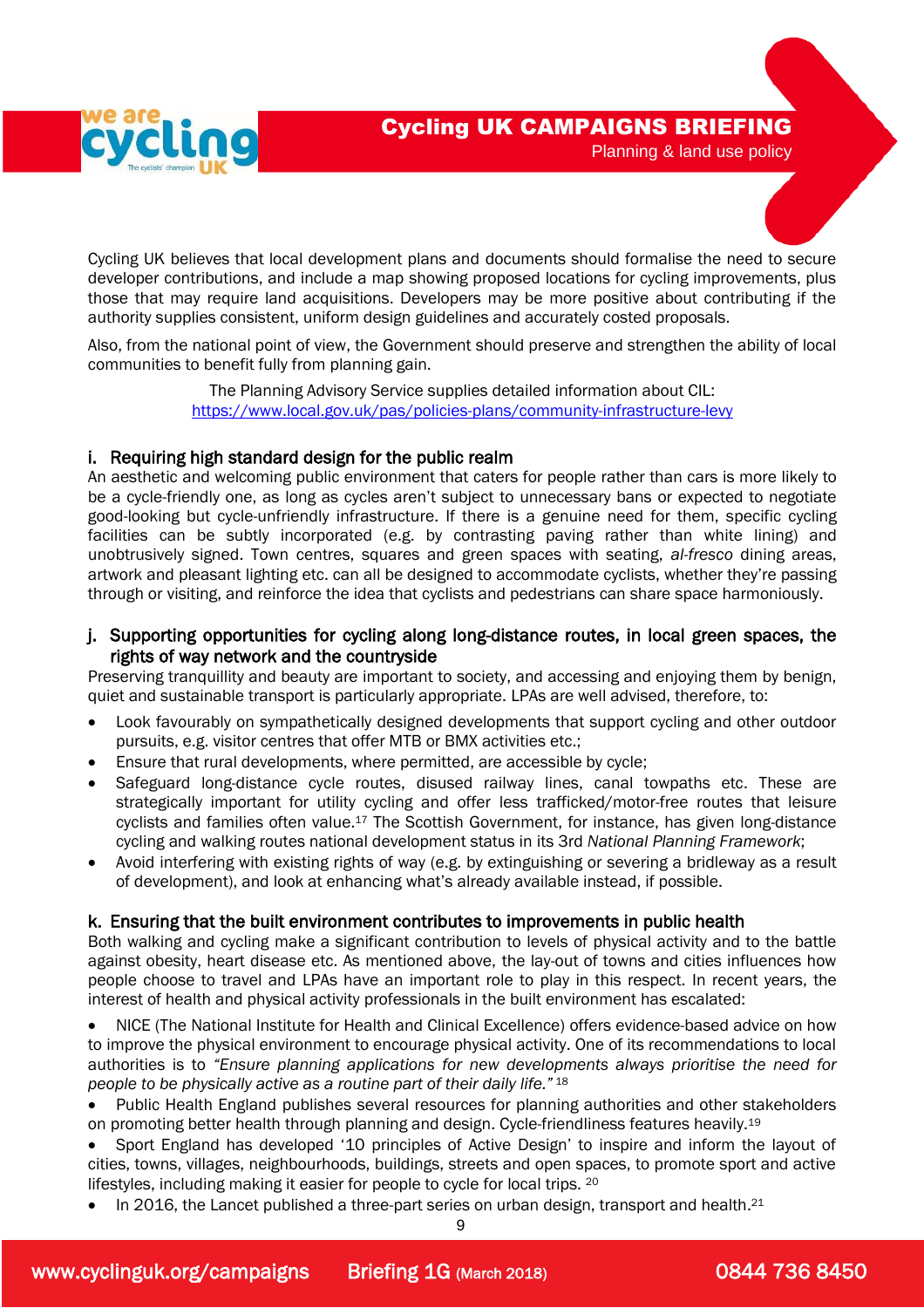



 In its call for action on active travel, the Association for the Directors of Public Health urged decision-makers at all levels to *"'health check' every transport and land use decision, focusing on the potential impact on levels of walking and cycling and other aspects of health; [ … ] and reject proposals whose impact on walking and cycling will not be positive."* <sup>22</sup>

Now that Directors of Public Health and their staff are working within English local authorities to help them discharge their public health functions, they are in a stronger position to engage more effectively with local planning departments.

National governments should therefore always make sure that official guidance and policy stress the link between planning decisions and public health and well-being.

England's NFPP already explicitly recognises this: "*Local planning authorities should work with public health leads and health organisations to understand and take account of the health status and needs of the local population (such as for sports, recreation […]), including expected future changes, and any information about relevant barriers to improving health and well-being."*

For more, see: [www.cyclinguk.org/campaigning/views-and-briefings/health-and-cycling](http://www.ctc.org.uk/campaigning/views-and-briefings/health-and-cycling)

## 3. Planning, economic growth and local motor traffic restraint

#### Cycling UK view:

L

- National guidance should recognise that the historic association of economic growth with the growth of motor traffic is inherently unsustainable. It should therefore state unambiguously that planning decisions should reduce the need to travel by private car; and that sustainable, healthy modes offer economic and other benefits in their own right.
- Local authorities should set out policies in their development plans that: resist development projects that would increase car dependent travel patterns; and maintain maximum car parking and minimum cycle parking standards.

National planning guidance should enable and encourage local authorities to refuse development proposals that would increase dependence on private motorised transport.

Unfortunately, the NPPF in England has made it harder for local planning authorities to do either of the above because the framework does not explicitly require them to reduce car travel and makes it easier for developers to challenge them if they try.

#### a. National guidance and the emphasis on economic growth

Firstly, where national guidance unreservedly prioritises economic growth without stipulating the need to reduce car travel, the likely result is free-for-all development and unrestrained increase in motor traffic volume. This policy, in fact, has negative implications for the economy: the Cabinet Office Strategy Unit calculated in 2009, for instance, that the "costs of transport harm in urban areas" are between £38-49 billion per year.<sup>23</sup> Too much motor traffic also creates hostile road conditions that deter people from cycling, the economic benefits of which are often underestimated.

> See Cycling UK's briefing *Cycling and the Economy* for more: [www.cyclinguk.org/campaigning/views-and-briefings/cycling-and-economy](http://www.ctc.org.uk/campaigning/views-and-briefings/cycling-and-economy)

National planning policy therefore needs to be clear about the economic harm of over-dependency on the car and establish policies accordingly. The NPPF, however, fails to do this.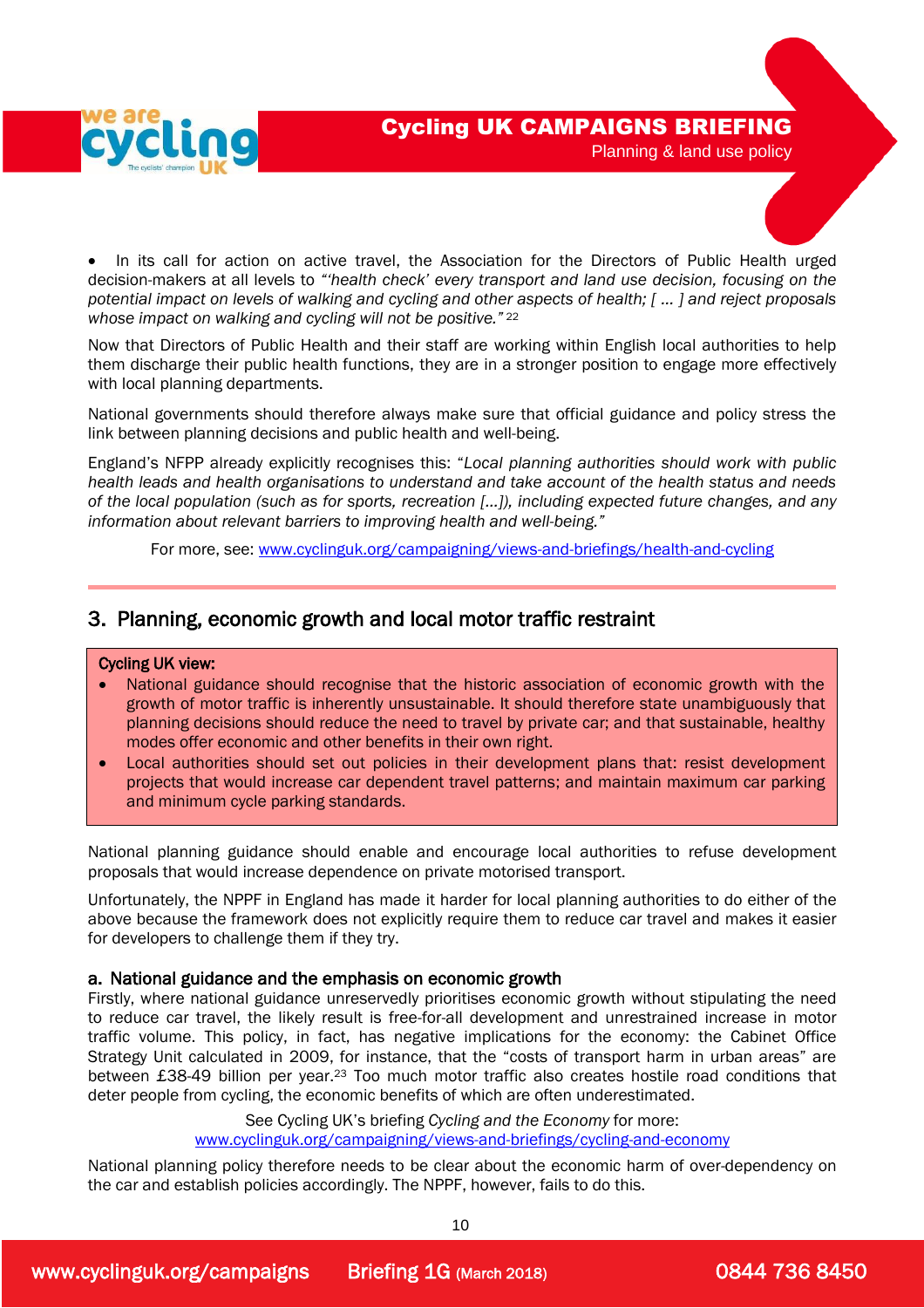



#### b. National guidance and motor traffic restraint

The predecessor to the NPPF (England), *Planning Policy Guidance on Transport,* (PPG13) stated unambiguously that traffic growth should be restrained and the need to travel reduced.<sup>24</sup> The NPPF, however, did not follow suit and in doing so fails to give effective support to local authorities who wish to tackle motor traffic volume through planning.

The NPPF does, nevertheless, make a variety of commitments to maximising sustainable modes and minimising journey lengths. <sup>25</sup> One of its 12 core principles, for instance, states that planning should: *"actively manage patterns of growth to make the fullest possible use of public transport, walking and cycling, and focus significant development in locations which are or can be made sustainable." (NPPF Section 17)*

However, this principle is weakened by several qualifications that developers could readily exploit to plead special circumstances, even if their proposals are likely to have adverse transport impacts. NPPF says, for example:

*"The transport system needs to be balanced in favour of sustainable transport modes, giving people a real choice about how they travel. However, the Government recognise that different policies and measures will be required in different communities and opportunities to maximise sustainable transport solutions will vary from urban to rural areas." 4.29* 

*"Development should only be prevented or refused on transport grounds where the residual cumulative impacts of development are severe." 4.32*

*"Plans and decisions should ensure developments that generate significant movement are located where the need to travel will be minimised and the use of sustainable transport modes can be maximised. However this needs to take account of policies set out elsewhere in this Framework, particularly in rural areas." 4.34*

As a result, the NPPF does not provide clear-cut guidance on the need to reduce motor traffic and encourage walking and cycling, and makes refusing development on transport grounds far from straightforward. The level at which a development's impact on traffic should be defined as 'severe', for example, may be subject to debate.

While this lack of national direction is ostensibly to give LPAs greater freedom, Cycling UK is concerned that it has actually strengthened developers' ability to challenge those who adopt and uphold their own policies and standards on tackling local motor traffic growth or unsustainable development; or who want to secure 'planning gain' for sustainable transport (see below, p11).

Cycling UK believes that this is not only contrary to the spirit and letter of the Government's 'localism' principle (see section 1), but also undermines the promotion of its own objectives for active travel, health and sustainability.

Note: on 5 March 2018, the Government launched a consultation on revisions to the NPPF, largely in response to the pressure to build more homes. Some of the changes could make positive differences for cycling and walking.26

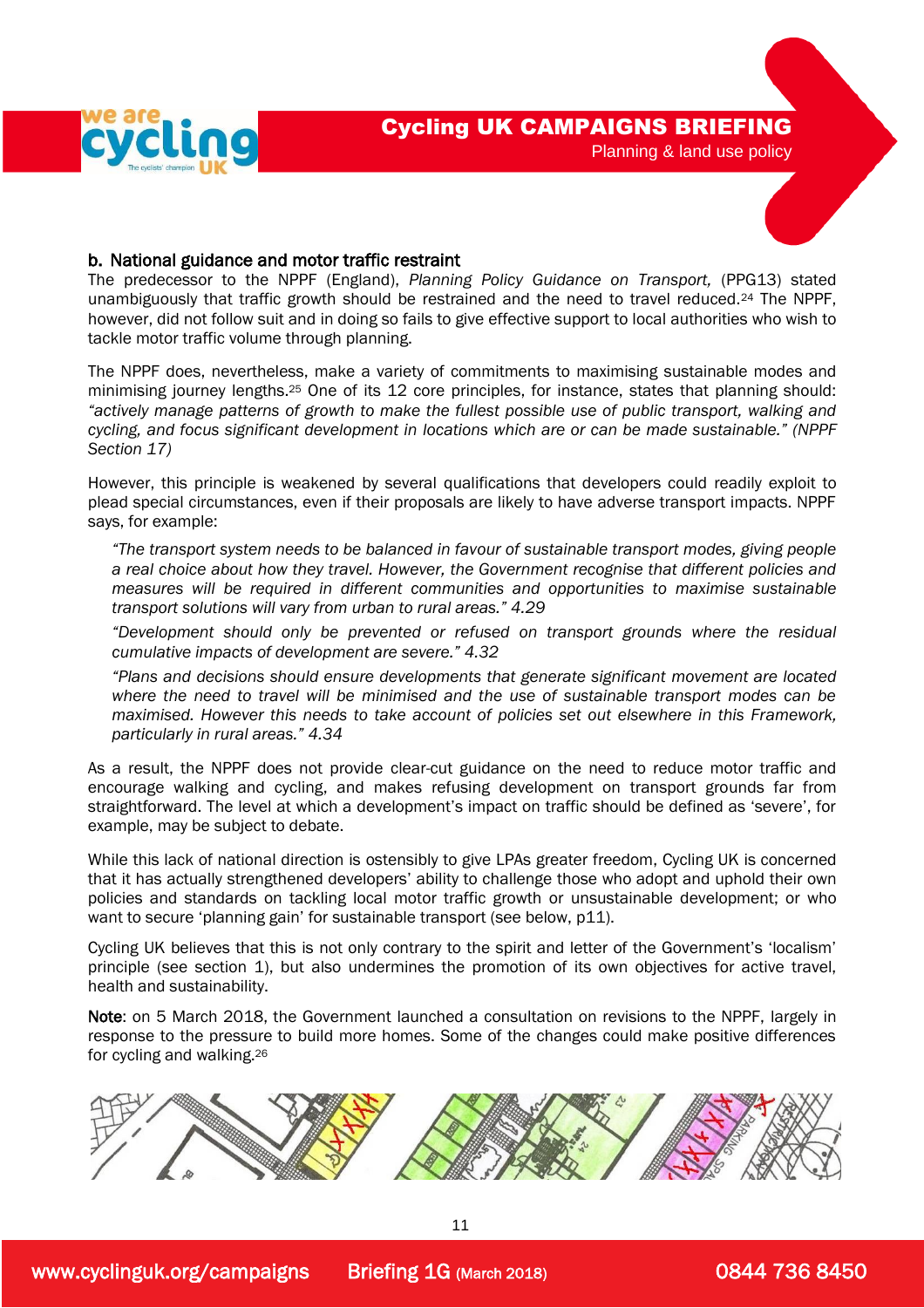



While they must have regard to national guidance (however weak it is), local authorities who want to resist development proposals on grounds of increased car-dependency or road safety are in a stronger position if their own distinctive planning policies explicitly support this approach.

Core Strategy: A strong commitment to reducing motor traffic and providing for walking and cycling made in key planning documents, especially an LA's 'Core Strategy' (England) or the equivalent elsewhere, helps set the scene for supplementary planning documents (SPDs) that are consistent with this approach. Given the lack of a robust national steer (see 3 a-b above), this requires strong leadership and political will.

Parking standards: in relaxing the national framework for planning (see above), in England, the Government opted at the same time to weaken its guidance to LPAs on suitable parking standards. The maximum provision for car parking in a development is no longer dictated nationally, and local planning authorities are under no obligation to set their own. Equally, the guidance fails to advise authorities on using parking restrictions, charges and enforcement as effective ways of discouraging driving.<sup>27</sup>

Research, however, has shown that maximum car parking standards are an important demand management tool for local authorities.<sup>28</sup> Cycling UK believes that these need to be accompanied by standards that set minimum levels of cycle parking to ensure that car parking restrictions are offset by plentiful provision for cycles. It is therefore important that LAs reflect this in SPDs on parking standards for both car and cycle parking.

Travel plans: if robust, implemented and properly monitored, these can make a significant impact on local traffic to reduce car use for commuting and business travel (see 2g above).

Transport for New Homes, a fieldwork project looking at how and if new housing is being built around sustainable transport, concluded that many of them were still making residents car dependent. <http://transportfornewhomes.co.uk/home>

[www.transport-network.co.uk/Estates-without-footways-homes-without-transport/14106](http://www.transport-network.co.uk/Estates-without-footways-homes-without-transport/14106)

## 4. Climate change, planning and low-carbon transport

Cycling UK view: The Government should introduce ways to measure the specific carbon impacts of individual developments as part of the Transport Assessment process, and aggregate these so that the public can assess the overall impact of planning policies and decisions, both locally and nationally. It should be possible to dismiss plans on carbon grounds in the interests of achieving the legal limits set out in the *Climate Change Act*, and incentivise planners to ensure that low-carbon travel is properly accommodated.

Of all modes of vehicular transport, cycling has the lowest environmental footprint.

The current and future impact of climate change necessarily influences planning policy (e.g. because of increased flood risk, coastal erosion etc.); but, in turn, planning policy can help mitigate its dangers, not least by making sure that it provides a significant boost for low-carbon transport. After all, emissions from transport account for around a quarter of all the UK's CO2 emissions – and passenger cars are responsible for over a half of this.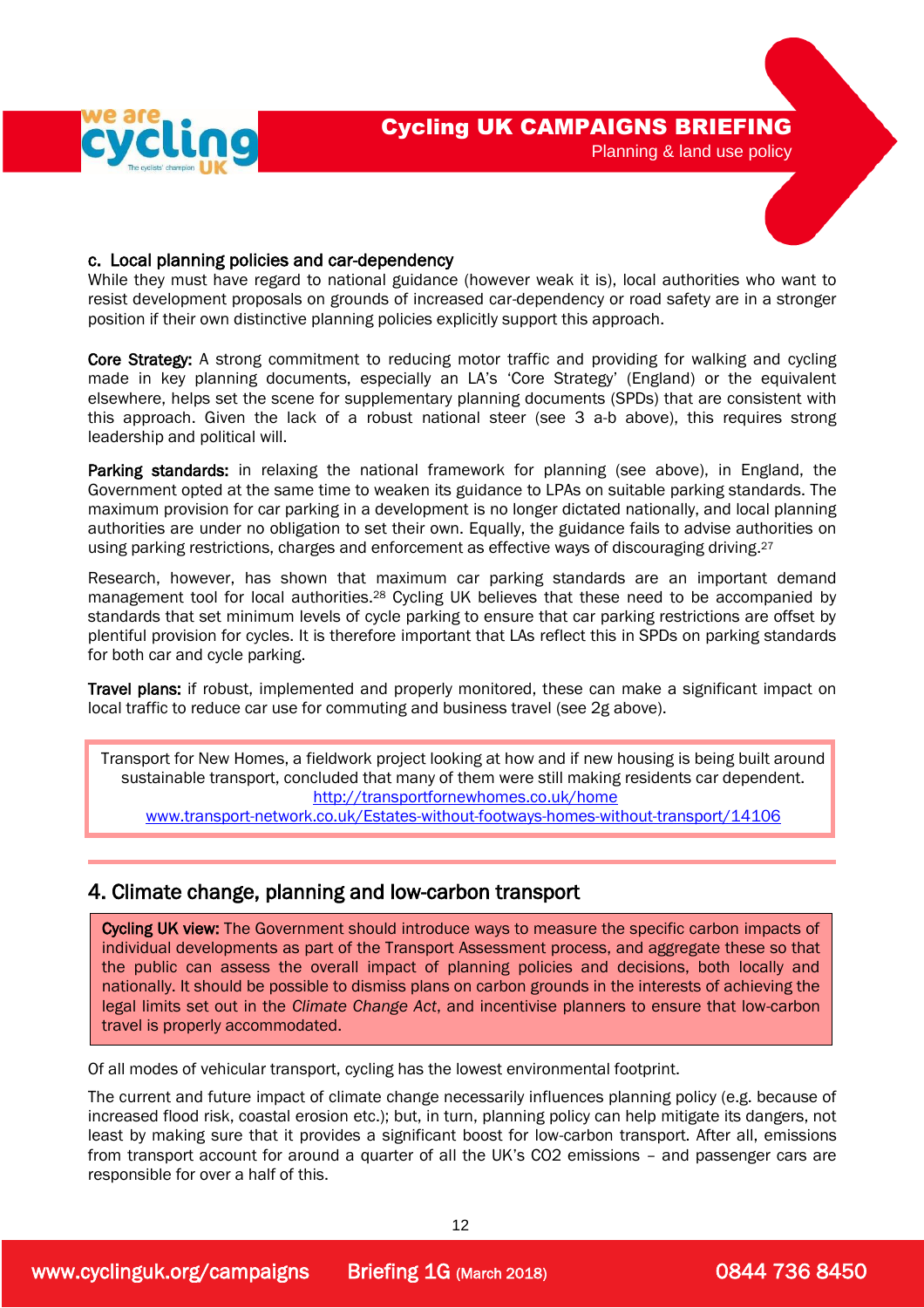



The *Climate Change Act* 2008 requires the Government to reduce greenhouse gas emissions from 60% to 80% by 2050, based on 1990 levels. This, and the target to reduce CO2 emissions by at least 26% by 2020, are legally binding and relate to the whole of the UK. Scotland's own *Climate Change Act*  (2009) introduced a statutory target to reduce Scotland's greenhouse gas emissions by 80% by 2050. However, as there is no mechanism for assessing the accumulated CO2 impact of local planning proposals, it is possible that the carbon from unconstrained development will exceed the legal limits set out in the Climate Change Acts when aggregated across the country.

Transport assessments of larger new developments therefore need rigorously to consider their likely and potential carbon impacts, as well as assessing both the positive and negative impact on cycle use and cycle accessibility.

In Cycling UK's view, these assessments should be publicly available both for individual developments and for the whole of each LPA's area. In the light of the Government's push towards 'localism', this type of information would help arm communities when holding their local decision-makers to account, and it would be easier to support the case for dismissing individual schemes or developments on the basis of their potential carbon emissions. In turn, providing for walking and cycling would become a necessity rather than merely an aspiration too readily subordinated to other objectives, such as economic growth (see 3 above).

Meanwhile, aggregating this data nationally would allow the Government's planning policies to be assessed against the targets of the Climate Change Acts.

> See Cycling UK's briefing on climate change for more: [www.cyclinguk.org/campaigning/views-and-briefings/climate-change](http://www.ctc.org.uk/campaigning/views-and-briefings/climate-change)

*"As a key part of the low carbon agenda, we will encourage local authorities to develop at least one exemplar walking- and cycling-friendly settlement to demonstrate how active travel networks can be significantly improved in line with meeting our vision for increased cycling."* Scotland's Planning Framework (5.14).<http://scotland.gov.uk/Resource/0045/00453683.pdf>

## 5. Community engagement

Cycling UK view: Representatives of relevant NGOs and local communities should always enjoy meaningful input into planning decisions and the policies and strategies that inform them. Consultation on planning applications for all proposals, major and minor, should be supported by clear information, transparency, regulations and guidance. Communities should also be granted a limited third party right of appeal against planning permissions to which they object.

'Localism' (England & Wales) is meant to decentralise decision-making, but if an LPA refuses planning permission, developers can appeal and, if successful, have their plans sanctioned by the Secretary of State and/or the Planning Inspectorate instead, contrary to the principles of local accountability. As it is, decisions about major infrastructure projects are made centrally, often with little or no deference to local opinion. Similarly, the ability of residents to object to locally made applications that affect them is compromised whenever national government decides to relax - even temporarily - the strictures of the local planning process.

Friction between local democracy and national planning objectives is almost inevitable, and one of the best ways of tackling it is through the process of meaningful community engagement.

13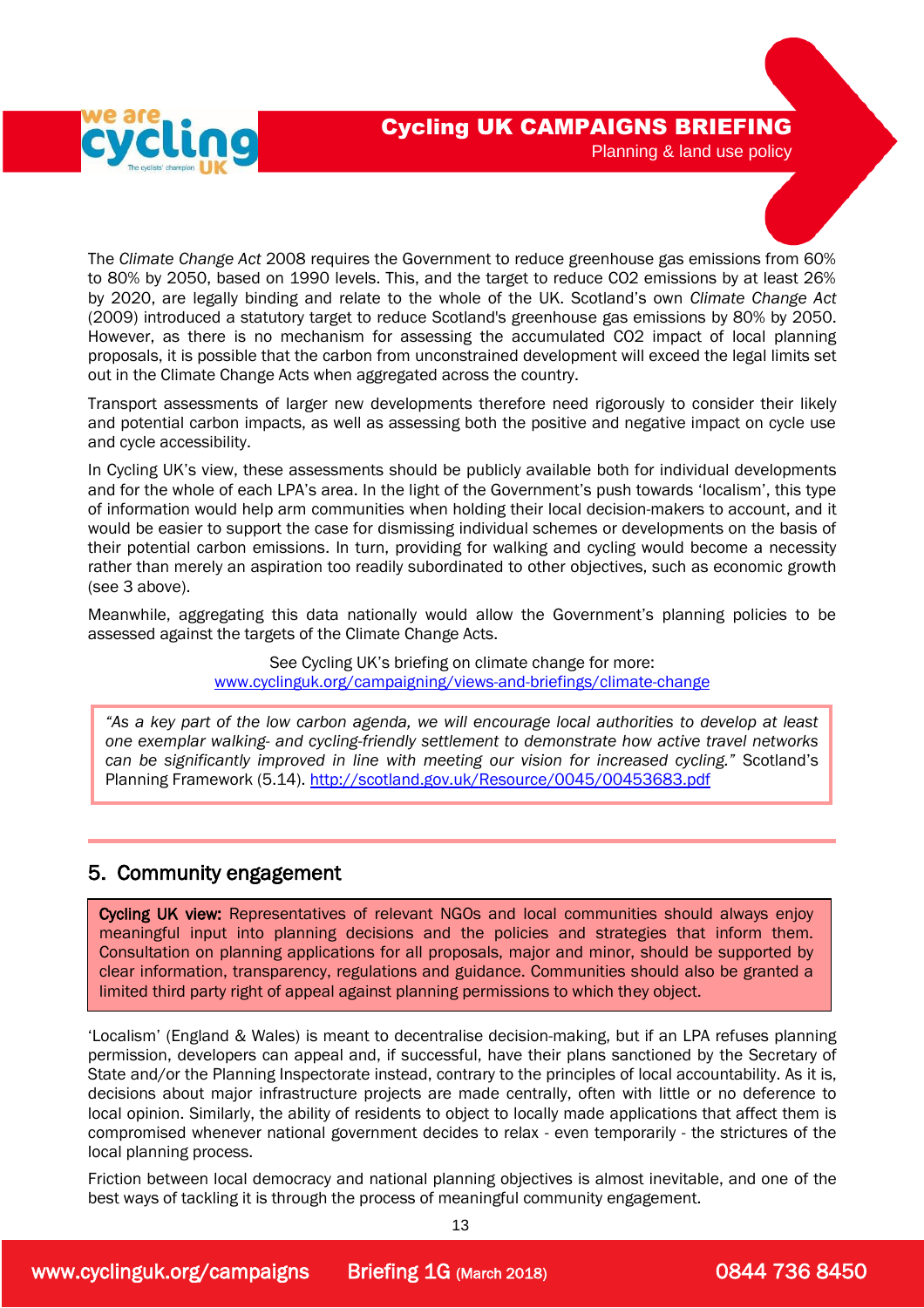

#### a. The principles of good community engagement

Good consultation on development proposals not only makes sure that people have the opportunity to help shape their neighbourhood, but it also goes some way towards settling tensions between national and local guidance, and between local guidance and the community. An effective process to resolve objections at the earliest possible stage might also help reduce the likelihood of a costly public inquiry.

Timely consultation is therefore a valuable mediation exercise and it makes sense to involve local residents, representatives of NGOs who take an interest in planning, and local interest groups (e.g. cycle campaigns). This should happen in the case of all developments, including 'nationally significant projects' where democratically accountable government ministers make the final decision.

LPAs have to consult with their community when they develop the overarching framework documents that inform their planning decisions and they are required to follow a strict consultation procedure for individual planning applications by law. These processes need to be a worthwhile exercise for all parties, not merely a token, bureaucratic gesture. This means listening to local concerns considerately and without prejudice, answering questions carefully, and backing up decisions with clear evidence.

#### b. Speed v delay

Developers often complain when local consultation delays the processing of planning applications. Where council inefficiency and/or lack of resources are clearly to blame, removing blockages to speed matters up is entirely justifiable. However, expediting the process simply for the sake of speed and at the expense of giving the community a meaningful say is unfair (e.g. by allowing developers to bypass the local council and apply to a higher, national authority such as the Planning Inspectorate).

Where there are serious and legitimate local concerns about a scheme, they need to be thoroughly aired and this often takes time. Objectors are, after all, likely to be unpaid lay people who either have to acquaint themselves with a legalistic system, or call in expert help with little if any financial backing. Without enough time to develop and submit their case, objectors are put at a significant disadvantage. Clear information, transparency, regulations and guidance should always be in place to make sure this doesn't happen.

#### c. Third party right of appeal

At the moment, a developer ( $1<sup>st</sup>$  party) has the right to appeal against a planning decision made by a planning authority ( $2<sup>nd</sup>$  party), but communities or others (i.e.  $3<sup>rd</sup>$  parties) do not, despite the impact that some approved schemes will have on them. There are concerns that 3rd party appeals might lead to developments being blocked without good reason, but these could be allayed by permitting such appeals only in certain, limited circumstances, e.g. if the scheme is not in line with the Neighbourhood Plan, or where the local authority has a financial or other interest.

## FURTHER READING

• Plain English Guide to the Planning System. (DCLG). 2015.

[www.gov.uk/government/uploads/system/uploads/attachment\\_data/file/391694/Plain\\_English\\_guide\\_to\\_](http://www.gov.uk/government/uploads/system/uploads/attachment_data/file/391694/Plain_English_guide_to_the_planning_system.pdf) [the\\_planning\\_system.pdf](http://www.gov.uk/government/uploads/system/uploads/attachment_data/file/391694/Plain_English_guide_to_the_planning_system.pdf)

• Collection of Cycle Concepts 2012 (Cycle Embassy of Denmark).

<http://www.cycling-embassy.dk/2013/08/01/cycle-concepts2012/>

See also:<http://www.cycling-embassy.dk/category/know-how/planning-know-how/>

• Manual for Streets. (DfT, Welsh Assembly Gvt., DCLG). Published by Thomas Telford. 2007. [www.gov.uk/government/uploads/system/uploads/attachment\\_data/file/3891/pdfmanforstreets.pdf](http://www.gov.uk/government/uploads/system/uploads/attachment_data/file/3891/pdfmanforstreets.pdf) advises on creating neighbourhoods that are not dominated by motor traffic, linking planning policy to the design for residential streets.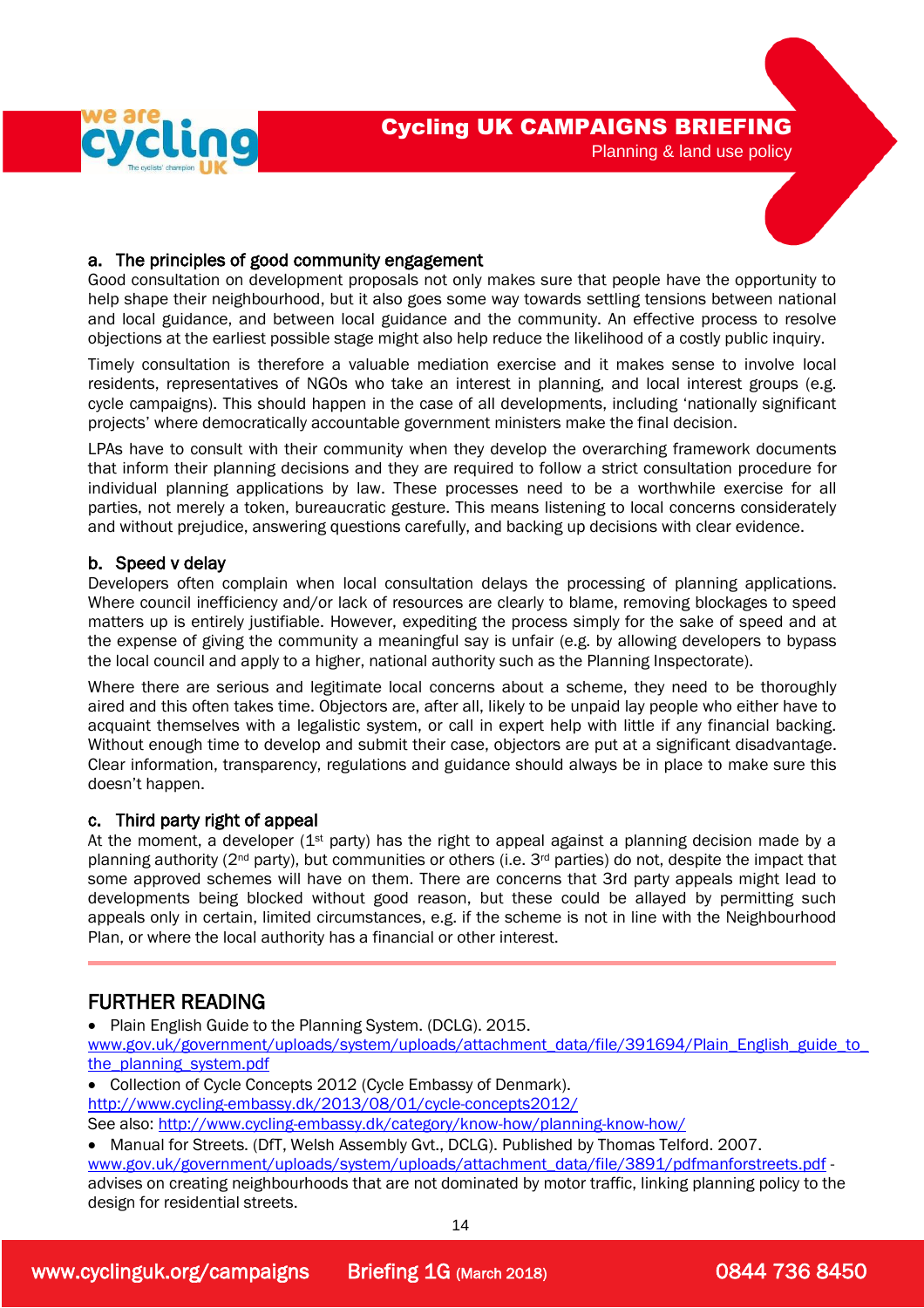

## Cycling UK CAMPAIGNS BRIEFING

Planning & land use policy



• Planning Campaign Briefing 5 Transport (CPRE). March 2013.

[www.cpre.org.uk/local-group-resources/campaigning/planning/item/3258-planning-campaign-briefing-5](http://www.cpre.org.uk/local-group-resources/campaigning/planning/item/3258-planning-campaign-briefing-5-transport) [transport](http://www.cpre.org.uk/local-group-resources/campaigning/planning/item/3258-planning-campaign-briefing-5-transport)

Thriving Cities: Integrated land use and transport planning (L. Sloman & I. Taylor, Transport Quality of Life). [www.pteg.net/resources/types/reports/thriving-cities-integrated-land-use-and-transport-planning](http://www.pteg.net/resources/types/reports/thriving-cities-integrated-land-use-and-transport-planning) 

## **WEBSITES**

- Planning aid resources: [www.rtpi.org.uk/planning-aid/](http://www.rtpi.org.uk/planning-aid/) (England) /<https://www.pas.org.uk/> (Scotland) / <http://www.planningaidwales.org.uk/> (Wales) /<http://planningaidforlondon.org.uk/> (London)
- CPRE's explanation of the English planning system, with clear advice of how to take local action: [www.planninghelp.org.uk/](http://www.planninghelp.org.uk/)
- The Government's online planning and building regulations resource for England and Wales: [www.planningportal.gov.uk](http://www.planningportal.gov.uk/)

## **REFERENCES**

 $\overline{a}$ 

- <sup>1</sup> <http://www.legislation.gov.uk/anaw/2015/2/section/2/enacted>
- <sup>2</sup> <https://www.gov.uk/government/news/infrastructure-act-will-get-britain-building>
- <sup>3</sup>DCLG. *National Planning Framework* (NPPF). March 2012.

[https://www.gov.uk/government/uploads/system/uploads/attachment\\_data/file/6077/2116950.pdf](https://www.gov.uk/government/uploads/system/uploads/attachment_data/file/6077/2116950.pdf)

<sup>4</sup> A 'material consideration' is something that a decision maker has to consider by law when assessing an application for development and determining the outcome of an application.

<sup>5</sup> <https://www.gov.uk/guidance/neighbourhood-planning--2>

```
6 Framework: http://www.scotland.gov.uk/Resource/0045/00453683.pdf ; Policy: http://www.scotland.gov.uk/Topics/Built-
Environment/planning/Policy
```
- <sup>7</sup> <http://www.parliament.scot/parliamentarybusiness/Bills/106768.aspx>
- <sup>8</sup> Welsh Government. *Planning Policy and guidance.* <http://gov.wales/topics/planning/policy/?lang=en>

<sup>9</sup> Dept. for Regional Development Northern Ireland. Regional Development Strategy 2035 – Building a better future. 2012. <https://www.infrastructure-ni.gov.uk/publications/regional-development-strategy-2035>

<sup>10</sup> Northern Ireland Executive. *Everyone's Involved: Sustainable Development Strategy*. 2010.

<https://www.nienvironmentlink.org/cmsfiles/policy-hub/files/documentation/Waste/Sustainable-Development-Strategy.pdf> <sup>11</sup> Section 106 agreements (introduced by the 1990 Town & Country Planning Act) are made between local authorities and developers to a planning permission. For more on planning obligations, se[e https://www.gov.uk/guidance/planning-obligations](https://www.gov.uk/guidance/planning-obligations) <sup>12</sup> Dutch Ministry of Transport/Fietsberaad. *Cycling in the Netherlands*. 2009.

[www.fietsberaad.nl/library/repository/bestanden/CyclingintheNetherlands2009.pdf](http://www.fietsberaad.nl/library/repository/bestanden/CyclingintheNetherlands2009.pdf) 

<sup>13</sup> Fishman, E (et al). *Adult Active Transport in the Netherlands: An Analysis of Its Contribution to Physical Activity Requirements.*  April 2015. Published in PLOS ONE.

<http://www.plosone.org/article/fetchObject.action?uri=info:doi/10.1371/journal.pone.0121871&representation=PDF>

<sup>14</sup> Cycling Embassy of Denmark. *Collection of Cycle Concepts 2012*. [www.cycling-embassy.dk/2013/08/01/cycle-concepts2012/](http://www.cycling-embassy.dk/2013/08/01/cycle-concepts2012/)

<sup>15</sup> Town and Country Planning General Permitted Development Order (GPDO) 1995 Schedule 2 Part 1 Class E. See Cyclists' Defence Fund article for more[: http://www.cyclistsdefencefund.org.uk/cycle-storage-advice](http://www.cyclistsdefencefund.org.uk/cycle-storage-advice)

<sup>16</sup> DCLG.*The value, impact and delivery of the Community Infrastructure Levy*. Feb. 2017.

[https://www.gov.uk/government/uploads/system/uploads/attachment\\_data/file/589635/CIL\\_Research\\_report.pdf](https://www.gov.uk/government/uploads/system/uploads/attachment_data/file/589635/CIL_Research_report.pdf)

17 The NPPF highlights the need for LPAs to "identify and protect, where there is robust evidence, sites and routes which could be critical in developing infrastructure to widen transport choice." (41)

<sup>18</sup> NICE. *Guidance On The Promotion And Creation Of Physical Environments That Support Increased Levels Of Physical Activity*. Jan 2008. [http://www.nice.org.uk/ph8](http://www.nice.org.uk/Ph8) 

<sup>19</sup> For example: Spatial planning for health: an evidence resource for planning and designing healthier places (July 2017)

<https://www.gov.uk/government/publications/spatial-planning-for-health-evidence-review> ; Healthy High Streets: good place making in an urban setting (January 2018).

<https://www.gov.uk/government/publications/healthy-high-streets-good-place-making-in-an-urban-setting>

<sup>20</sup> Sport England. *The 10 principles of Active Design*[. https://www.sportengland.org/activedesign/](https://www.sportengland.org/activedesign/)

<sup>21</sup> The Lancet*. Urban design, transport, and health*. 23 Sept 2016[. http://www.thelancet.com/series/urban-design](http://www.thelancet.com/series/urban-design)